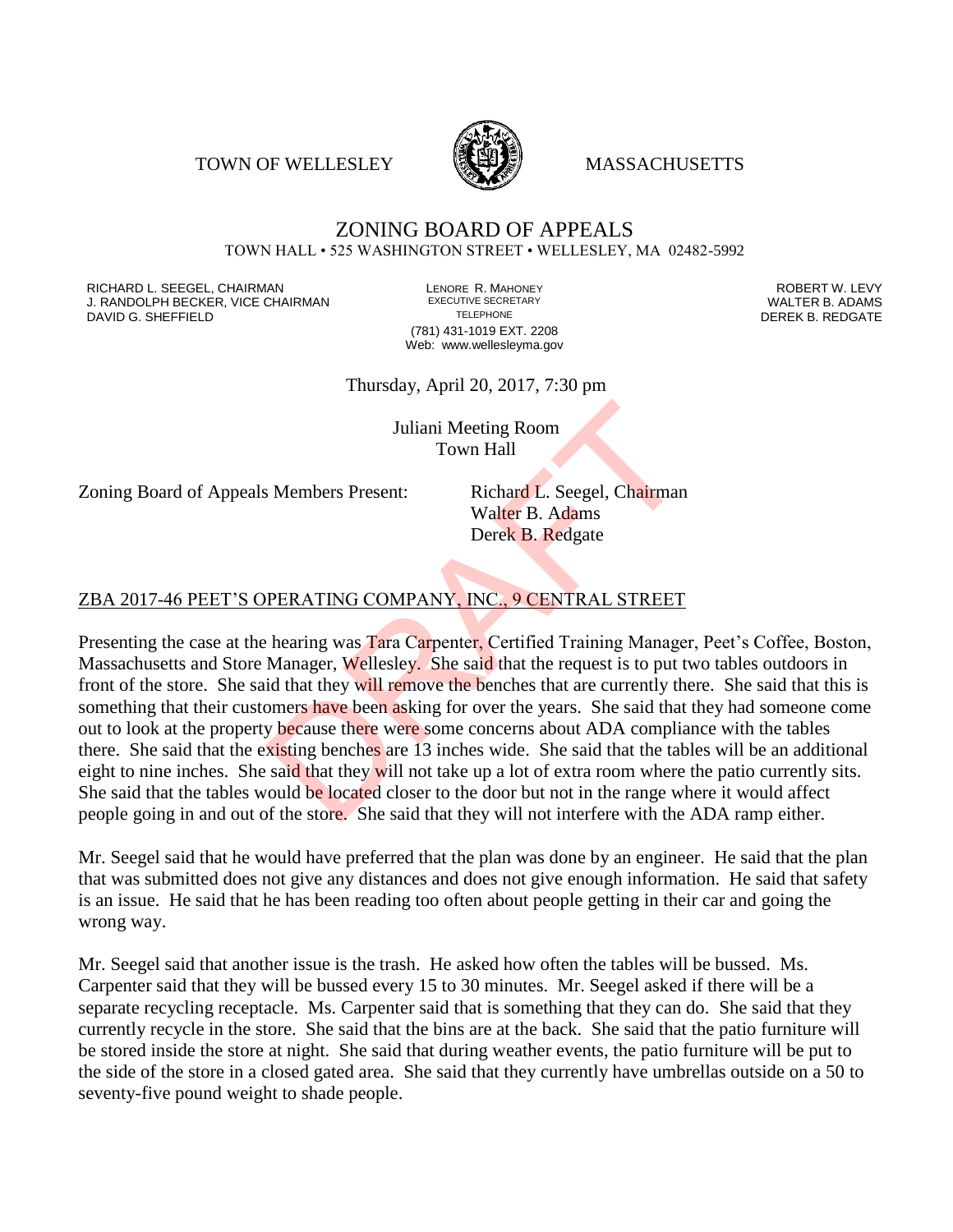Mr. Seegel said that his concern is that he does not know what the distance is from a parking space to the table and chairs. He said that the plan does not indicate whether there will be parking spaces to absorb a car going the wrong way. He said that there is one dimension of 7 feet 11 inches to the box where the table is from one spot. He said that does not tell him enough.

Mr. Redgate asked for clarification of the location of the tables and the proximity to the handicapped ramp. Ms. Carpenter displayed on the plan the location of those features. She said that they will use moveable metal chairs.

Mr. Adams said that, based on the photograph, it appears that two or three adults can see on the existing benches. He said that it seems that it will be an increase in the number of seating in that area. He said that the plan shows removal of the two benches and replacement with two tables with four chairs. He said that the curb should be better dimensioned. He said that it appears to be six inches. He said that the curb by itself would not stop a vehicle if somebody put their transmission into forward rather than reverse when leaving. He said that Peet's should evaluate whether there is a way to create some sort of a bollard type barrier. He asked if this is private property. He asked if Peet's is the owner. Ms. Carpenter said that they do not own the building. Mr. Adams said that Peet's should speak with the owners about the barrier. Ms. Carpenter said that the owners told Peet's that they should deal directly with the Board.

Mr. Adams said that the dangers that the Board is talking about are there now but there will be more people out there. He said that the application said that there are four benches and they will remove two. He said that an Existing Conditions Plan would have been useful. He said that, based on the photograph, there are currently three benches to the right of the entrance and one bench to the left. He said that the plan shows the bench to the left remaining. He said that there is no dimension shown there but it is a much more narrow sidewalk there. He said that ADA and State Regulations require a four foot pathway for accessibility. etter dimensioned. He said that it appears to be six inchered vehicle if somebody put their transmission into forward at Peet's should evaluate whether there is a way to create this is private property. He asked if Peet's

Mr. Adams asked about table service. Ms. Carpenter said that the customers will bring the food out themselves.

Mr. Seegel read the Planning Board recommendation.

Mr. Seegel asked if there was anyone present at the public hearing who wished to speak to the petition.

Mr. Seegel said that the petition should be continued until June because the May meeting is full. He said that would give the Petitioner time to get more professional plans together that describes the space between the handicapped ramp and the other issues that the Board had discussed. He said that he was not opposed to the concept but did not have enough information.

Mr. Redgate said that a bollard is a good idea. He said that a detail of the bollard should be included in the plans. Mr. Seegel said that it will have to be discussed with the landlord.

Mr. Redgate asked if the plan is to re-use the existing umbrellas. He said that an umbrella flying in high wind is more dangerous than chairs flying around. He said that Peet's may want to look to make them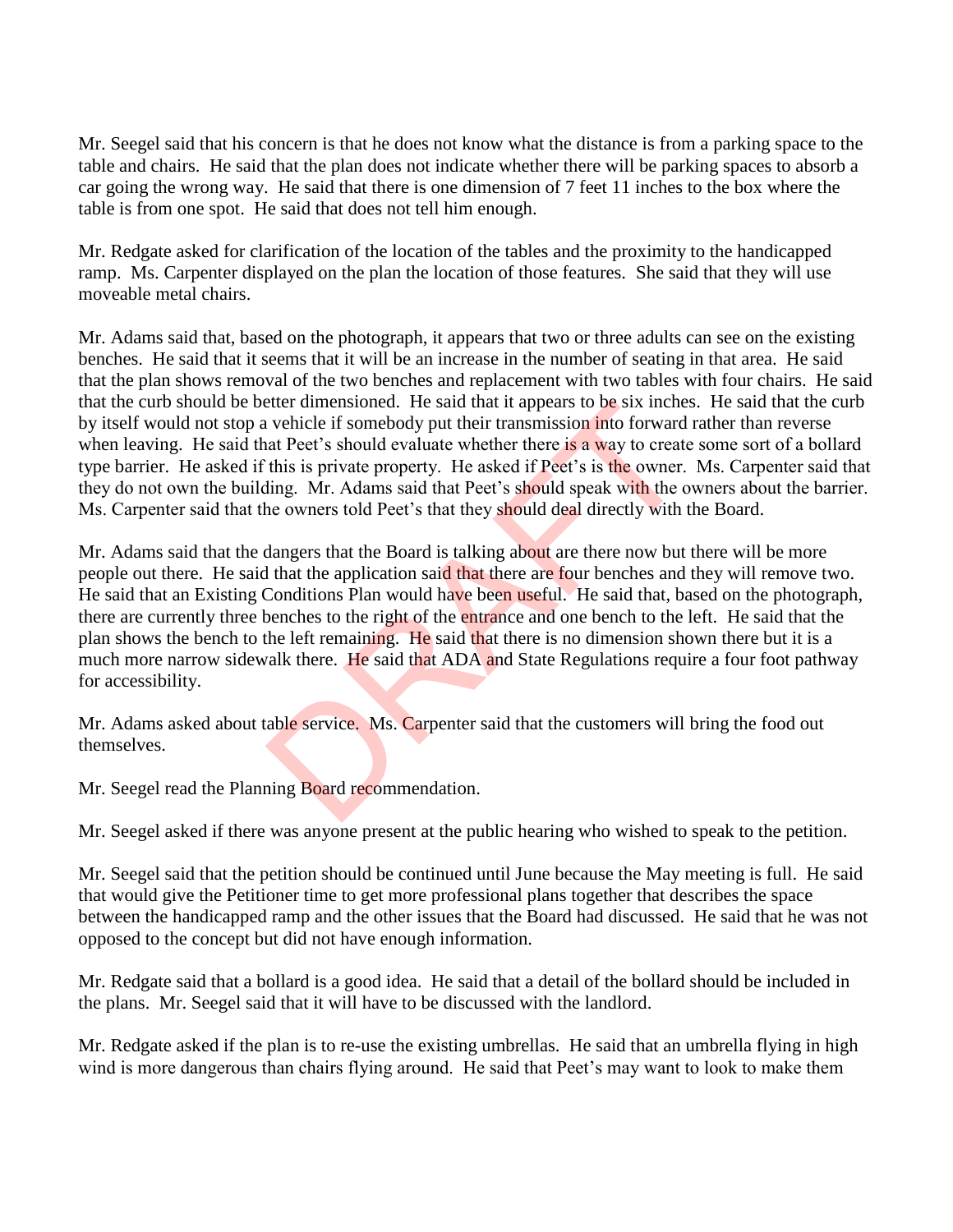more secure. Ms. Carpenter said that they are weighted by 75 pounds. She said that anytime there is weather, they bring them in.

Mr. Adams said that the Petitioner should bring information about the table and chairs that shows that they are heavy enough to resist the wind concerns that have been raised.

Mr. Adams moved and Mr. Redgate seconded the motion to continue the hearing until June 1, 2017. The Board voted unanimously to continue the hearing.

## ZBA 2017-34, BABSON COLLEGE, 231 FOREST STREET (WEBSTER ATHLETIC CENTER, 3 BABSON COLLEGE DRIVE)

Presenting the case at the hearing were David Grissino, Director of Capital Projects and Planning, Babson College and Stephen Langer, Esq.

Mr. Grissino said that the project involves renovation and expansion of the Webster Center. He said that a Master Plan for the campus was done in 2012. He said that renovation and expansion of the Webster Center was envisioned at that time because the report identified a significant gap between the needs for recreational athletics and what they had for facilities on the campus. He said that Babson's varsity programs are very strong and have taxed the amount of space and the time that is used in the facility. He said that the programs have squeezed out opportunities for pickup games, yoga, dance studios and a lot of activities that take place in the Center. He said that Babson is striving to have lots of things for the students to do on campus. He said that it is a very intense academic environment, so it important that the students have places to get together and blow off steam after class. He said that looking for ways to increase the recreational capabilities is what is driving this project. ger, Esq.<br>
2 project involves renovation and expansion of the Webst<br>
pus was done in 2012. He said that renovation and expansion<br>
that time because the report identified a significant gap l<br>
what they had for facilities o

Mr. Grissino said that the building was last renovated in 1989. He said that a number of things have been deferred that they would like to fix. He said that some of the spaces that will be in the building when they are done will be multi-purpose spaces, fitness, cardio, weight rooms, and new locker rooms to support recreational as well as varsity athletes. He said that the centerpiece of the project is a three court basketball center that will be striped for a variety of activities. He said that there is no spectator seating in the addition. He said that competitions will continue to take place in the existing arena.

Mr. Grissino said that the expansion project will allow Babson to enhance its open space. He said that they just completed the quadrangle with renovation of two residence halls and construction of a new one.

Mr. Grissino said that the existing Webster Center site has eight asphalt tennis courts that will be relocated to another site on the campus. He said that the addition will stretch itself out along College Drive. He said that they will open up about half of the tennis court space for new green open space. He said that the south lawn will be a place for students to spend time outdoors. He said that they see it as an integral part of the facility. He said that it allows them to have more spaces for students to be outside.

Mr. Grissino said that there is a small portion of the existing facility that will be demolished to make room for the new addition. He said that the exterior design of the building is meant to reflect the traditional neo-Georgian red brick architecture that is on the campus. He said that it is a goal of the Trustees to unify the campus and preserve the richness and variety. He said that Babson has worked hard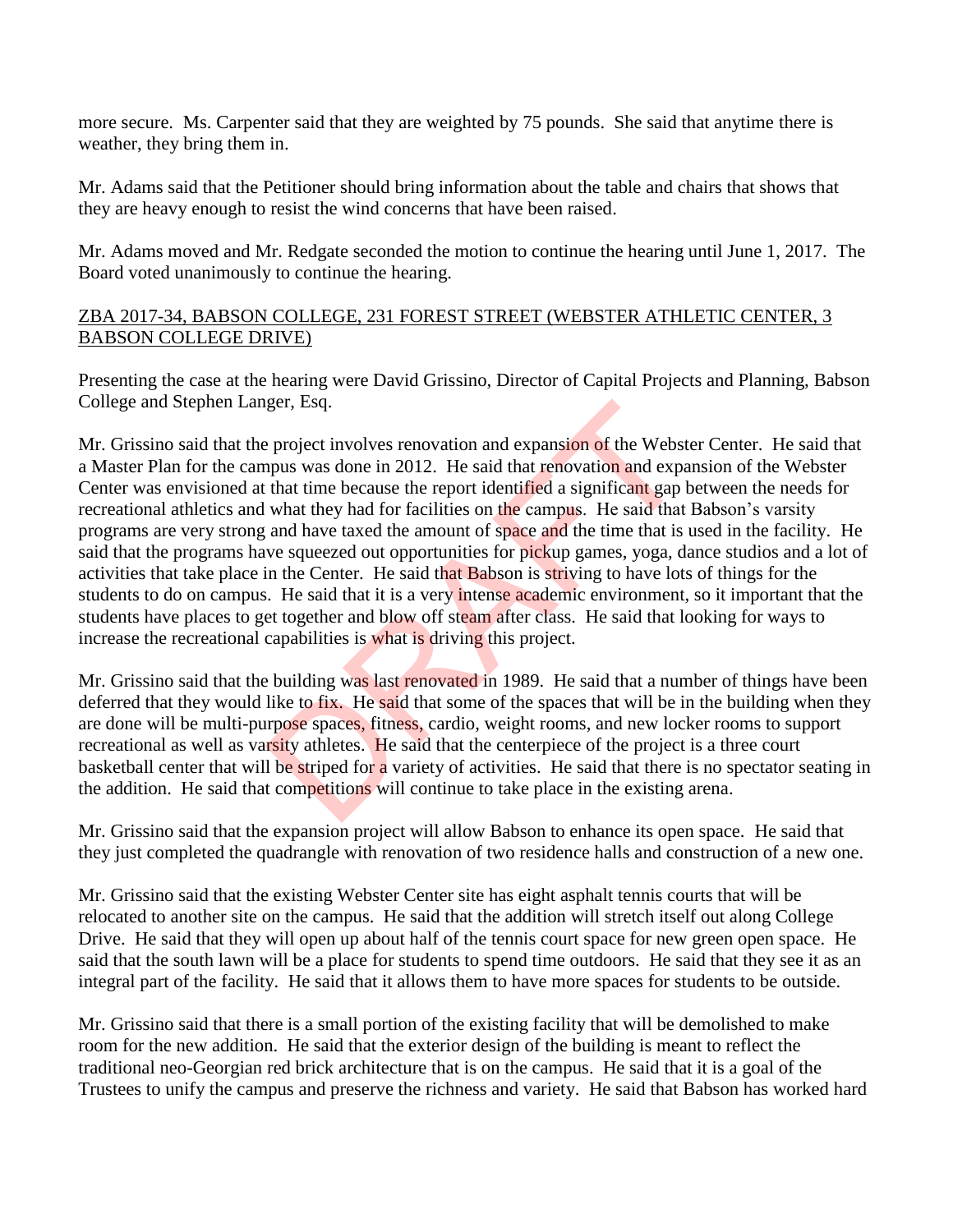with the Design Review Board (DRB) to develop a design that takes a long building and breaks it into smaller parts. He said that they looked at different windows, cornices and entry height. He said that they started working with DRB last October, well in advance of this process. He said that they received DRB approval recently.

Mr. Grissino said that removal of the tennis courts allows them to do is to make some improvements to how the site functions with respect to Stormwater Management and Maintenance. He said that it is a large impervious area that will be replaced with a building that will have internal drainage controls to direct the water and an open space with planted lawn and a bioswale. He said that by developing the site, they will decrease the amount of stormwater runoff. He said that water will now go through filtration systems. He said that they will reduce the overall flow and what is leaving, is leaving cleaner. He said that stormwater will make its way into a system down College Drive to outflow in an area on campus and eventually make its way into wetland areas.

Mr. Grissino said that they worked closely with the DPW on stormwater and other issues. He said that there are a number of trees around the perimeter of the site. He said that they will make their best efforts to preserve the mature old trees.

Mr. Grissino said that they worked with the DPW to come up with a plan that they were comfortable with for stormwater and sewer. He said that during the PSI process they identified a small increase in sewer outflow, which they agreed to offset. He said that they will be doing a fairly robust program of monitoring and following a program with the DPW so that by the time the building opens in 2019 they will have identified a strategy and implemented improvements that will offset the 12,800 gallons per day that the project would have added to the municipal system. He said that the numbers are dictated by the Code and they will abide by those numbers. He said that they installed some flow monitors in January in a number of locations just off campus. He said that they were similar to ones that they installed in 2013, so they had a good sense of them as a **baseline.** He said that they used the data that they got from them to identify eight new locations, some of which are on campus and some off campus. He said that some of the data showed that there may be some tree roots breaking up the pipes and causing groundwater to get into the system, where it should not be. He said that they are looking at eight new locations to refine that program. He said that they are confident that with some relining and replacement of some of the pipes on campus will have a huge impact downstream. He said that they did some pipe relining in the Academy Brook trunk line. He said that when they went back out this past January, it showed improvement. He said that they do not think that there is an issue with drains being put in the wrong place. He said that they are confident that some of the techniques that they used at the Academy Brook trunk will address the issues at the Fuller Brook trunk as well. by worked closely with the DPW on stormwater and othes<br>s around the perimeter of the site. He said that they will<br>d trees.<br>ey worked with the DPW to come up with a plan that they<br>r.<br>F. He said that during the PSI process t

Mr. Adams asked if Babson has made the switch to low flow toilets. Mr. Grissino said that during PSI process they found that water use has been declining over the past five years. He said that they are bound by the Code numbers.

Mr. Redgate asked if the mitigation required by PSI will all be on campus. Mr. Grissino said that it was a little left open. He said that their preference is to do it on campus. He said that Babson is at the beginning of the sewer shed. He said that at the moment they are confident that they will be able to offset the hypothetical increase that the building will bring.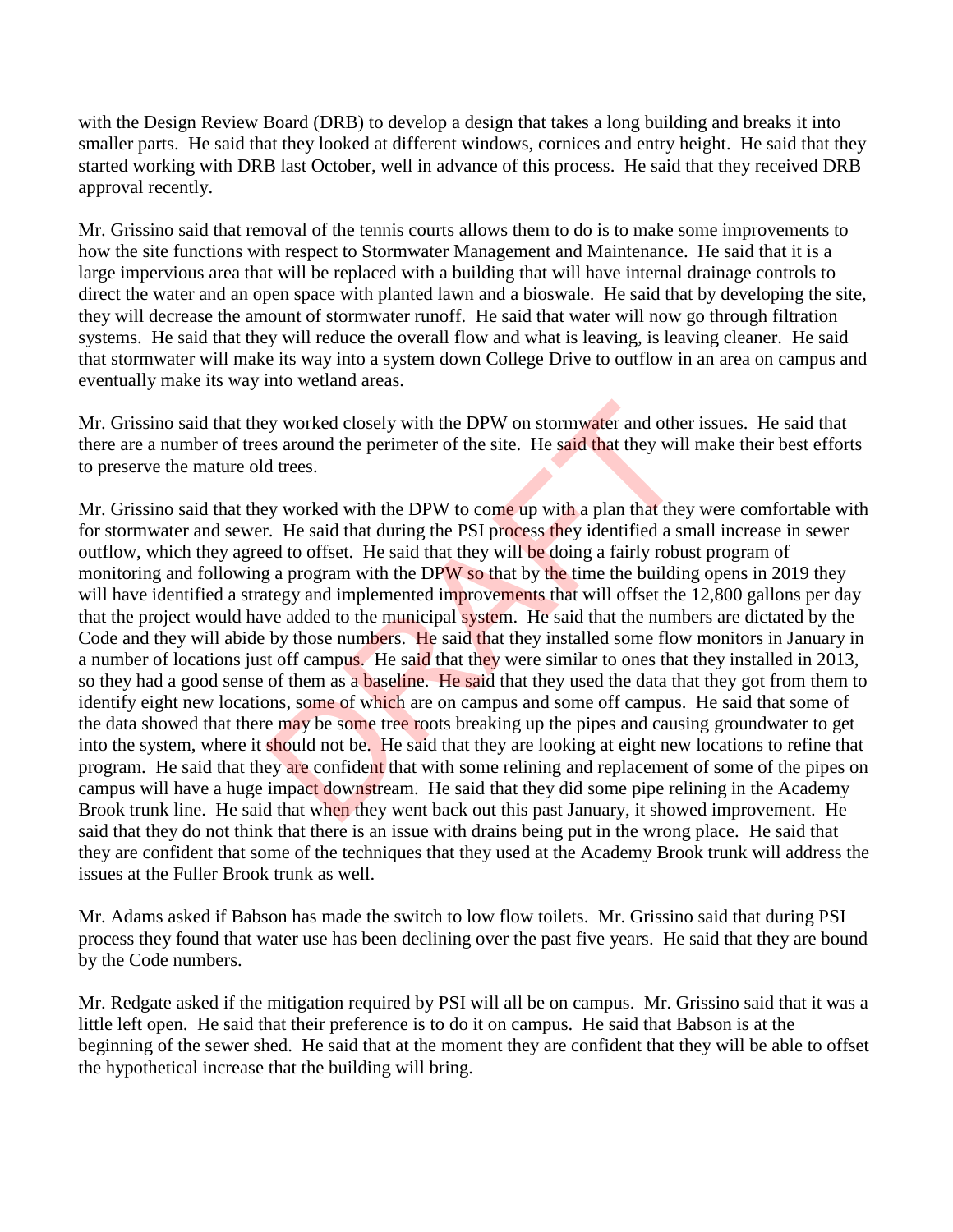Mr. Grissino discussed Construction Management. He said that it is a large project. He said that construction duration will be two years. He said that they looked at the protocols that they had in place for projects over the past. He said that they will be following a lot of those. He said that they will only use the main gate for construction and will use similar truck routes coming in from Route 9 and all of the circulation through the town that has worked well in the past. He said that they also looked at construction parking on site and hours of operation. He said that many of those protocols will be the same. He said that there will be some times when there is heavy truck traffic, most noticeably when they are doing excavation and concrete pours. He said that they will utilize the same kinds of systems that they have used in the past. He said that they use the Trim Parking Lot for staging. He said that if there are a number of concrete trucks queuing up they will stage them on campus and bring them along College Drive internally. He said that there have been very few problems with construction management for the larger projects that they have done over the years.

Mr. Grissino discussed the existing and proposed Webster Center. Mr. Adams confirmed that the portion to be demolished was a separate structure and was not part of the building behind it. Mr. Grissino said that the building that will be demolished and the pool are original buildings. He said that the addition was added on and filled the area in. He said that it is a traditional red brick building along College Drive. He said that they are emulating that vocabulary in deference to it. He displayed the location of the new south lawn on the site plan. He said that the rain garden will be along the edge at the parking lot. He said that it will help make up the difference in the grade level of the south lawn and the parking lot. He said that the Webster Parking Lot is the primary place where people will come in and drop off. He displayed the location of the upper level entrance. He said that they will not be changing the existing parking lot except for a portion for construction. He said that they will utilize some of the spaces along the edge. He said that they will put up some jersey barriers to create a lane for trucks to circulate. He said that the parking lot can remain as turnaround. He said that the parking spaces will be replaced after construction is complete. He said that they will re-stripe another area for accessible parking spaces in the Webster Lot to make up for those spaces that are being displaced. is existing and proposed webster Center. Mr. Adams co<br>eparate structure and was not part of the building behind<br>be demolished and the pool are original buildings. He s<br>rea in. He said that it is a traditional red brick bui

Mr. Adams said that they will be removing a lot of fill and that will generate a lot of trips. He said that will impact on and off campus. He asked if there will be any traffic assistance. Mr. Grissino said that during those intense times they will work closely with their Safety Office to make sure that they have details out and available. He said that there are a number of safe crossings that most people do not use. He said that they wander across the roads. He said that they will work with Public Safety to make sure that the students are aware. He said that there will be some temporary signage up. Mr. Adams asked if they anticipate any need for assistance from the Town's Public Safety offices. Mr. Grissino said that he did not believe so. He said that they have not needed assistance in the past. He said that they would cross that bridge if they needed to. He said that they have a good relationship with the Town.

Mr. Seegel asked about truck traffic during the summer and fall. Mr. Grissino said that there will be more in the fall. He said that they do not anticipate getting really started until the end of the summer. Mr. Seegel said that Wellesley Country Club has a year and a half project going on to modify the 8<sup>th</sup> and 9<sup>th</sup> holes. He said that they will be using the same route to get to Brookside Road. He said that Babson may want to try to coordinate the number of trucks.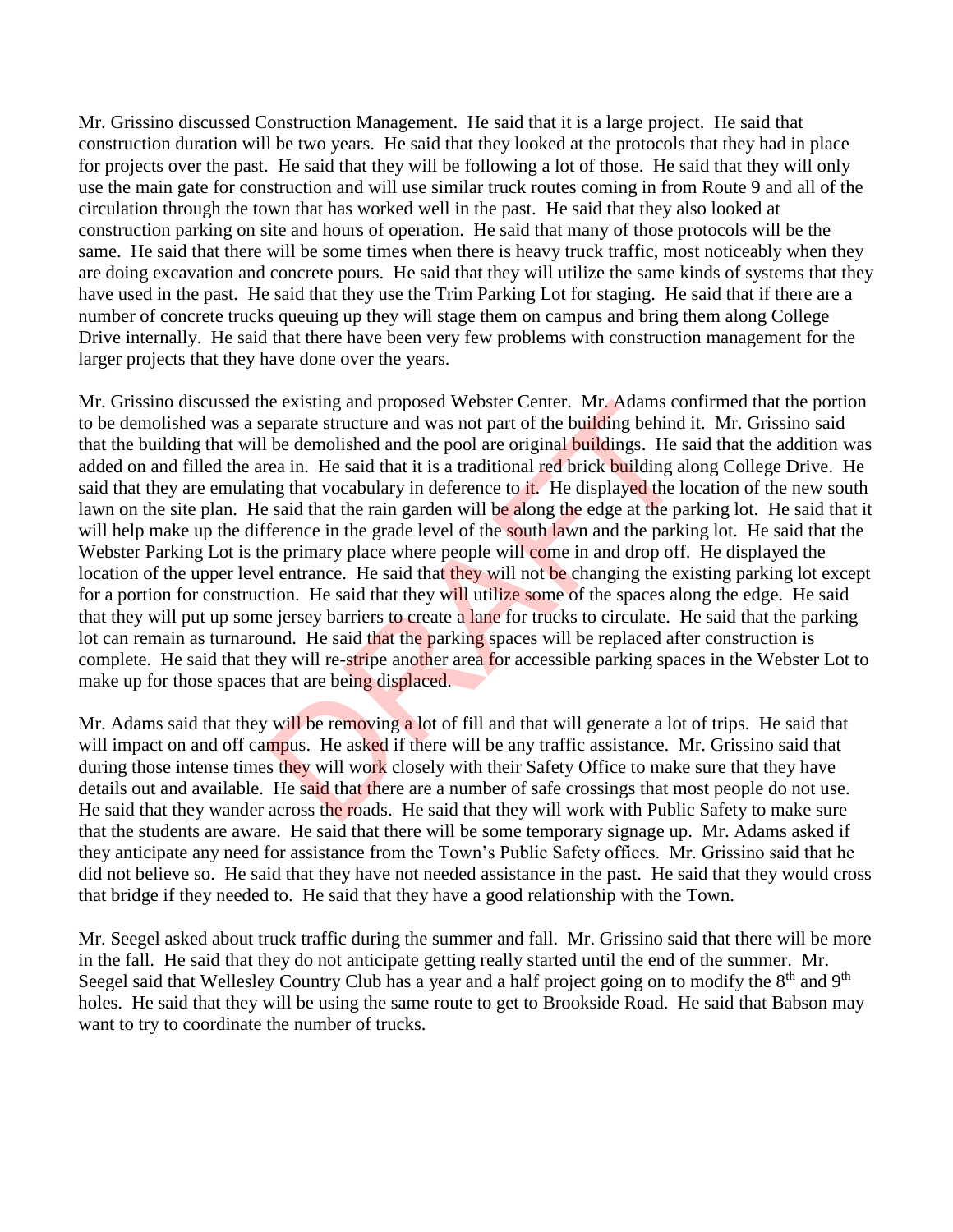Mr. Grissino said that they looked at using the fill at other places on campus but it is not good soil to build on. He said that it is a very hilly campus and it is very difficult to create level building sites. He said that they will have to remove the fill from the campus.

Mr. Langer said that when Babson did the Park Manor West Residence Hall, it was the same time that Wellesley Country Club was re-doing the pool building. He said that it was a similar situation with truck traffic for the Country Club and the Babson projects. He said that this will not be a new situation and Babson will be able to deal with it.

Mr. Grissino said that there are a number of trails systems that cross the campus. He said that the Sudbury Trail makes it way up from the tennis court area, hooks across the corner of the Webster Center Site and then makes it way down College Drive. He said that during construction they will relocate the trail and bring it to the other side of the street and have people come down the other side of College Drive. He said that they worked out some diagrams that they shared with the Natural Resources Director, Brandon Schmitt, who thought that it was an appropriate approach to create a safe passage around the construction site. Mr. Adams said that the construction site will be fully fenced, so people cannot just wander in. Mr. Grissino said that they may construct a temporary sidewalk on the other side to get people out and around the construction site.

Mr. Redgate asked about uses of the Webster Facility. Mr. Grissino said that one of the advantages of the new three court facility is that they relocate some other activities on campus to the new site. He said that currently they use the Pepsico area for all of the freshmen to take their final exam at the same time. He said that it has poor lighting and ventilation and there is no air conditioning. He said that they have Spring Concert in that area. He said that there is a whole range of events that are held at outdoor and indoor venues that could be improved. He said that the new facility will have air conditioned space and proper lighting. He said that the recreation center will have very large windows. He said that it should be a great space for a lot of different things that they do on campus. He said that they currently use Knight Auditorium to welcome incoming students and their families in the fall. He said that they have to do that in shifts and there is no air conditioning. He said that they laid out a variety of uses in the PSI application. He said that in addition to Babson activities, there are also a lot of community activities. He said that the campus gets used a lot by a whole host of people. He said that this gives them the opportunity to do it in better space. He said that the primary goal is recreational athletics. He said that they do not want it to become someplace that is always being used for something else. He said that they looked at a number of configurations for this space and this one, in its simple form, really gives them the most flexibility to use it in a variety of ways. out some diagrams that they shared with the Natural Res<br>ought that it was an appropriate approach to create a safe<br>dams said that the construction site will be fully fenced, s<br>said that they may construct a temporary sidew

Mr. Redgate asked if there were any traffic issues discussed during the PSI process. Mr. Grissino said that the fundamental point was that the traffic counts be consistent. He said that they have a number of trends on campus in terms of numbers. He said that a lot of their graduate activities take place in downtown Boston. He said that there is some balancing of how the students are coming to the campus. He said that there will be no change in enrollment because of this project. He said that the drivers for trip generation have remained stable over the years. Mr. Langer said that the way that the structure is being built and used is geared internally toward the campus. He said that there will not be any spectator seating. He said that it is not the kind of the thing where there will be a large number of people coming to the campus. He said those facilities are already in the existing part of the gym. He said that the new facility will allow for existing activities to be done in a better way. He said that the College's Traffic Consultant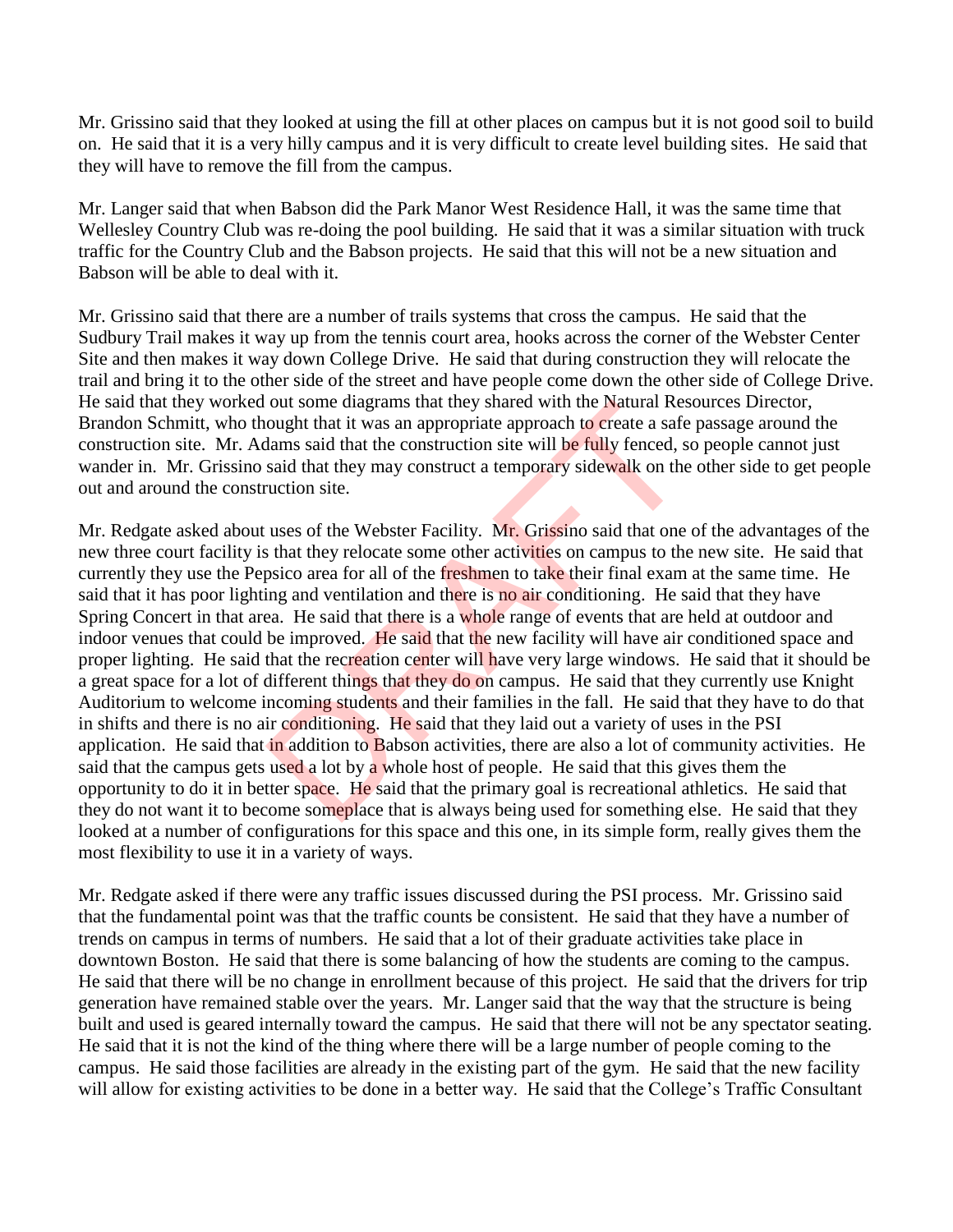and BETA Engineering were comfortable with no net increase. Mr. Redgate confirmed that BETA did and review and submitted a report.

Mr. Redgate asked for a description of the building by the Architect. Stefan Bold, Cambridge Seven Associates, Inc., said that there are architectural guidelines for the campus. He said that they took the existing fabric of the campus into consideration. He said that they are neo-Georgian brick buildings with white entrances. He said that it will be a large building. He said that they broke up the building into different areas. He said that they accentuated different areas by height and length and broke them up with an entrance with a different material, all in cohesion with the existing campus. He said that Peavey Hall is a traditional two-story building with brick and white window mullions. Mr. Adams confirmed that it will be two stories from the entrance over to the left and then one story at the back. Mr. Bold said that there is a grade change along College Drive. He said that it slopes up. He said that it is a one story building at the back side. He said that they will replace Peavey in kind at roughly the same height. He said that there will be a new main entrance. He said that they will upgrade the finishes in the existing building. He said that the pool and the Field House will remain. He said that they will slightly reconfigure the lockers and will supplement them with new lockers to accommodate the new facility.

Mr. Adams asked if it will be steel frame construction with concrete and metal deck floors. Mr. Bold said that the new building will be fully separated from the existing building. He said that fire alarm is combined between the two buildings. He said that it will be long span bar joists over the basketball courts. He said that the new entrance will allow for better internal circulation. He said that currently this is sort of a dead end of campus. He said that this will feel more energetic along College Drive. Mr. Adams asked if there will be an entrance on the back side as well. Mr. Bold said that there will be. He said that there will be a spine going through the building for way finding, similar to what they have at Stalky with a big stair and the grade change in the building. He said that the intention is to not block connection with a giant building but to have an internal street and an external street going around. ew main entrance. He said that they will upgrade the find<br>e pool and the Field House will remain. He said that they<br>not will supplement them with new lockers to accommoda<br>Il be steel frame construction with concrete and me

Mr. Adams asked about exterior lighting. Mr. Bold said that there is a campus standard for street lighting. He said that they may slightly relocate some existing street lighting. He said that they have done some calculations and there will be no spill. He said that there will be no exterior building lighting except for what is required by Code. He said that lighting is dark sky compliant.

Mr. Adams asked about the water retention system. He asked if the retention basin is the same as the water garden. Jessie Markovich, Nitsch Engineering, said that there will be a reduction in impervious area. She said that they will reduce runoff volumes by approximately 5 percent. She said that as a result of that, they are not required to do a sub-surface detention system. She said that they will provide a bioretention system by the parking lot that will collect some of the impervious area and treat it for TSS removal and water quality volume for that area. She said that downstream of there as you go toward Babson College Drive, there is a water treatment structure that meets the code of 80 percent TSS removal and Phosphorous removal. Mr. Adams confirmed that there will not be a pond there. He said that the water will collect in the rain garden and will get filtered through the system. Ms. Markovich said that the system will be below the surface. She said that they will reduce the rate and volume and clean for sediments and Phosphorous. Mr. Adams said that there will be drainage underneath the new court structure. Ms. Markovich said that there will be an underslab and perimeter drain that they will connect to the storm drain system.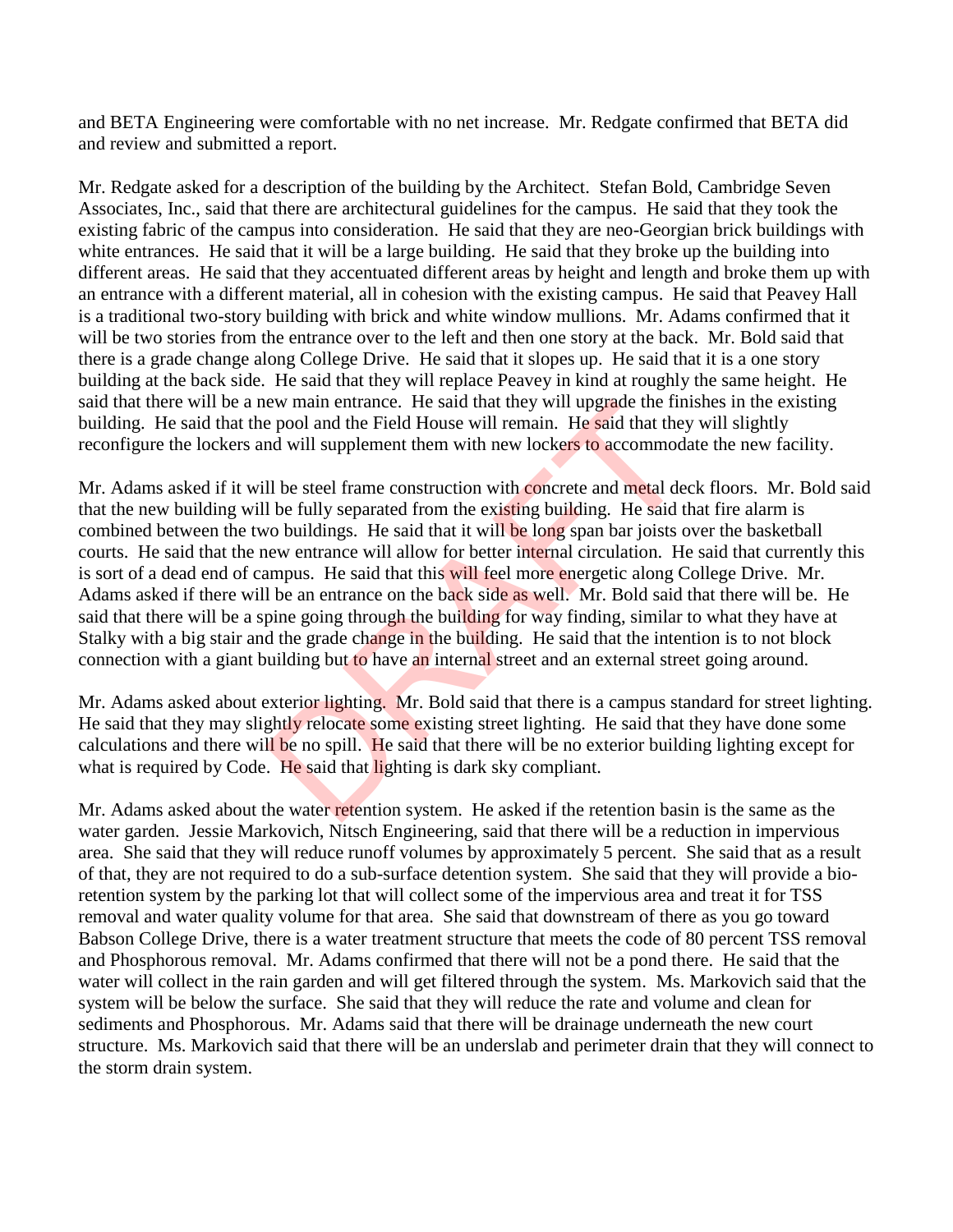Mr. Seegel said that one of his concerns is that in the past there have been water problems created that have affected some neighbors. He said that one of the neighbors wrote to the Board. He asked if this project will in any way increase the flow of water into the wetlands or cause sheeting of the water in a heavy storm towards the neighbors. Mr. Grissino said that they have worked closely with Mr. Walsh. He said that they recognize his concerns and know that there is some history there. He said that water in the area will be improved by the project by keeping more of it on the site, directing it into a cleaning system and into the stormwater system. He said that some of the work that was done over the years preceded the Stormwater Management Study. He said that the improvements that they made in 2010 showed that some of the off-campus impacts were not being generated by the campus but were generated by the hydrology of the area. He said that understanding the area and how it works has been part of the responses in what they have done on campus and the techniques that they have used for the improvements. He said that there has been recognition that there have been improvements to some of those issues over the years.

Mr. Redgate asked if the entire campus is located within the Water Supply Protection District. Mr. Grissino said that the entire campus is within the District.

Mr. Seegel said that the plans say that each sub-contractor will be responsible for washing down their own trucks. He said that there will be many trucks going in and out of there. He said that they will be excavating and will be full of mud. He said that they did not say where the wheel wash down will be. He asked if there should be an individual responsible for it rather than leaving it up to each sub-contractor. Mr. Grissino said that Figure 2 in the CMP showed a wheel wash location. He said that the vehicles will come in, circulate through the staging area and then exit. He said that once they get through the wheel wash, the trucks have a long way to go before they come to the public streets. He said that they will be doing a lot of sweeping on campus. He said that the location of the wheel wash and the distance from that to where the vehicles will leave the campus will generate problems for Babson to take care of on site. Ryan Hutchins, Gilbane Building Company, said that Gilbane, as Construction Manager, will be responsible for making sure that any vehicle leaving the site has had their wheels washed. He said that it is Gilbane's superintendents' responsibility to make sure that happens. He said that each sub-contractor will be responsible for making sure that if a truck delivers their own materials or from another vendor delivering materials to them, the wheels are washed on the way out. He said that Gilbane is ultimately responsible to make sure that happens. Mr. Adams asked if there will be a formal wheel washing setup where the truck drives through and is sprayed. Mr. Hutchins said that it will be a hose setup. He said that it will be a rip rap station with hose and bib that will be maintained by a Gilbane superintendent. He said that concrete truck drivers usually wash their own wheels. He said that there is usually a laborer responsible for wheel wash for trucks that bring materials off site. entire campus is located within the Water Supply Protect<br>ire campus is within the District.<br>Jalans say that each sub-contractor will be responsible for<br>there will be many trucks going in and out of there. He<br>ill of mud. He

Mr. Seegel said that we have been in a severe drought for several years. He said that he assumed that the tests were done before we had a lot of rain over the past several months. He asked if the drought has affected the groundwater levels. Ms. Markovich said that the geo-technical tests were done on June 2, 2016. He said that was approximately the height of the drought. Ms. Markovich said that what they found was pretty consistent with what they found at other sites that Babson has been developing. She said that the soil types are pretty consistent. She said that the Geo-Technical Report concluded that because of the glacial till it was perched groundwater as opposed to reflective seasonal high groundwater. She said that she did not think that it would have much effect on the findings. Mr. Hutchins said that is partially why the design has the underslab drainage system, in case things were to happen differently from what they anticipated. He said that they will at least have a backup system. Mr. Seegel said that he understood